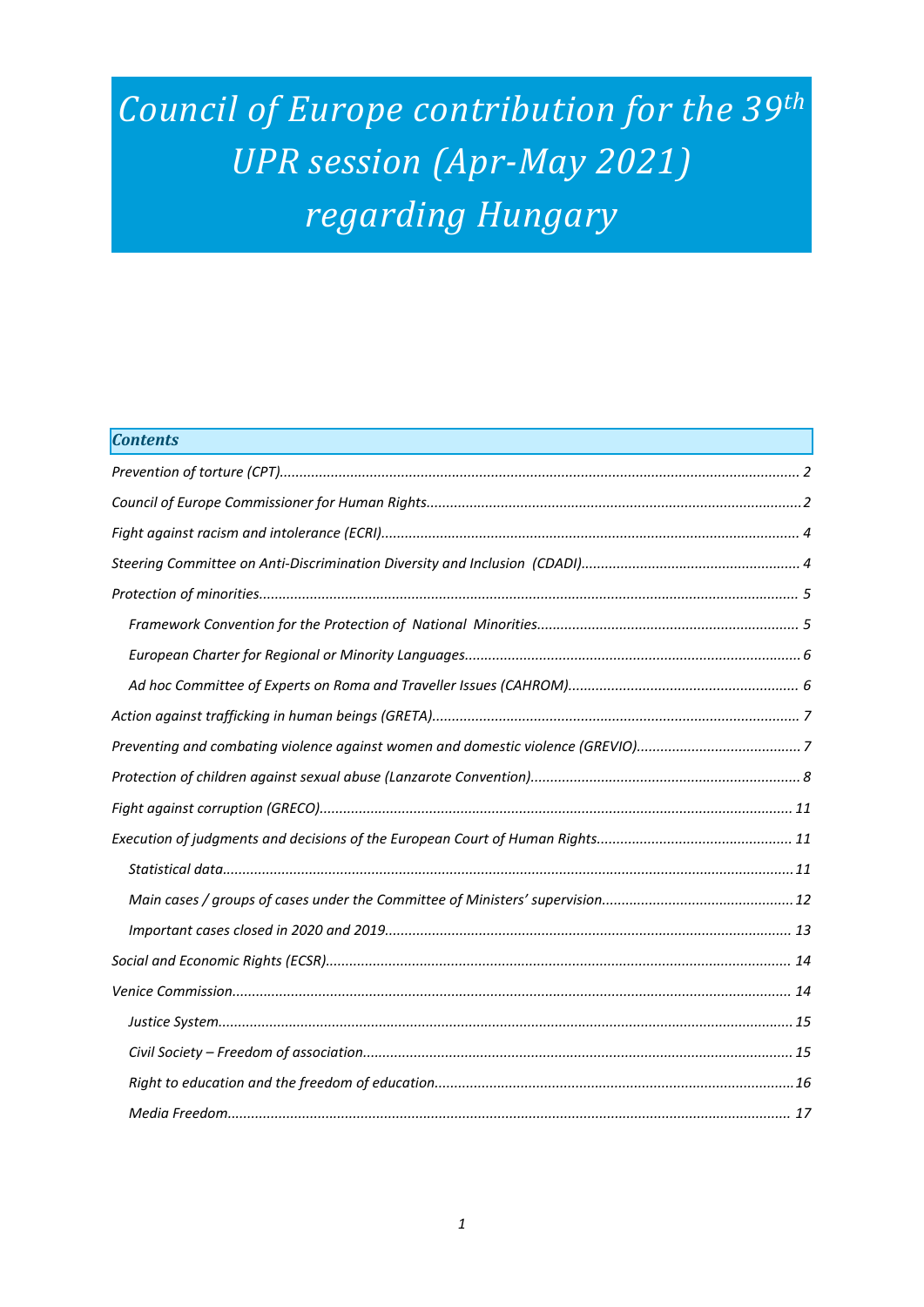# <span id="page-1-0"></span>*Prevention of torture (CPT)*

*The 'European Committee for the Prevention of Torture and Inhuman or Degrading Treatment or Punishment'* organises country visits in order to visit places of detention to assess how persons deprived of their liberty are treated. After each visit, the CPT sends a detailed report to the State concerned. This report includes the CPT's *findings, and its recommendations, comments and requests for information.*

The CPT'<sup>s</sup> 2017 report focusing on immigration issues:



The corresponding Government response:



The CPT'<sup>s</sup> report on the 2018 periodic visit:



The corresponding Government response:



#### *Council of Europe Commissioner for Human Rights*

*The Commissioner for Human Rights is an independent and impartial non-judicial institution established by* Council of Europe to promote awareness of and respect for human rights in the 47 Council of Europe member *States.*

In <sup>a</sup> [statement](https://www.coe.int/en/web/commissioner/-/commissioner-urges-hungary-s-parliament-to-postpone-the-vote-on-draft-bills-that-if-adopted-will-have-far-reaching-adverse-effects-on-human-rights-in-) on 20 November 2020, the Commissioner urged the Hungarian Parliament to postpone the vote on <sup>a</sup> complex legislative package that had been submitted without prior consultation and had the potential to undermine democracy, the rule of law and human rights in Hungary. The Commissioner expressed her concerns with respect to the proposal to merge the Equal Treatment Authority with the Commissioner for Fundamental Rights, as the latter institution had seen its Status A re-accreditation deferred due to doubts regarding the appointment process of the incumbent and the institution'<sup>s</sup> engagement to protect all human rights. She also considered that the proposal to further enhance the powers of the President of the Kúria, Hungary'<sup>s</sup> Supreme Court, raised concerns vis-à-vis the organs of collective judicial self-governance in Hungary. Lastly, she expressed her alarm at the renewed stigmatisation of LGBTI people and the manipulation of their dignity and rights for political gain, given pejorative constitutional amendments and <sup>a</sup> proposal to further limit the possibility for single sex couples to adopt children. The legislative proposals were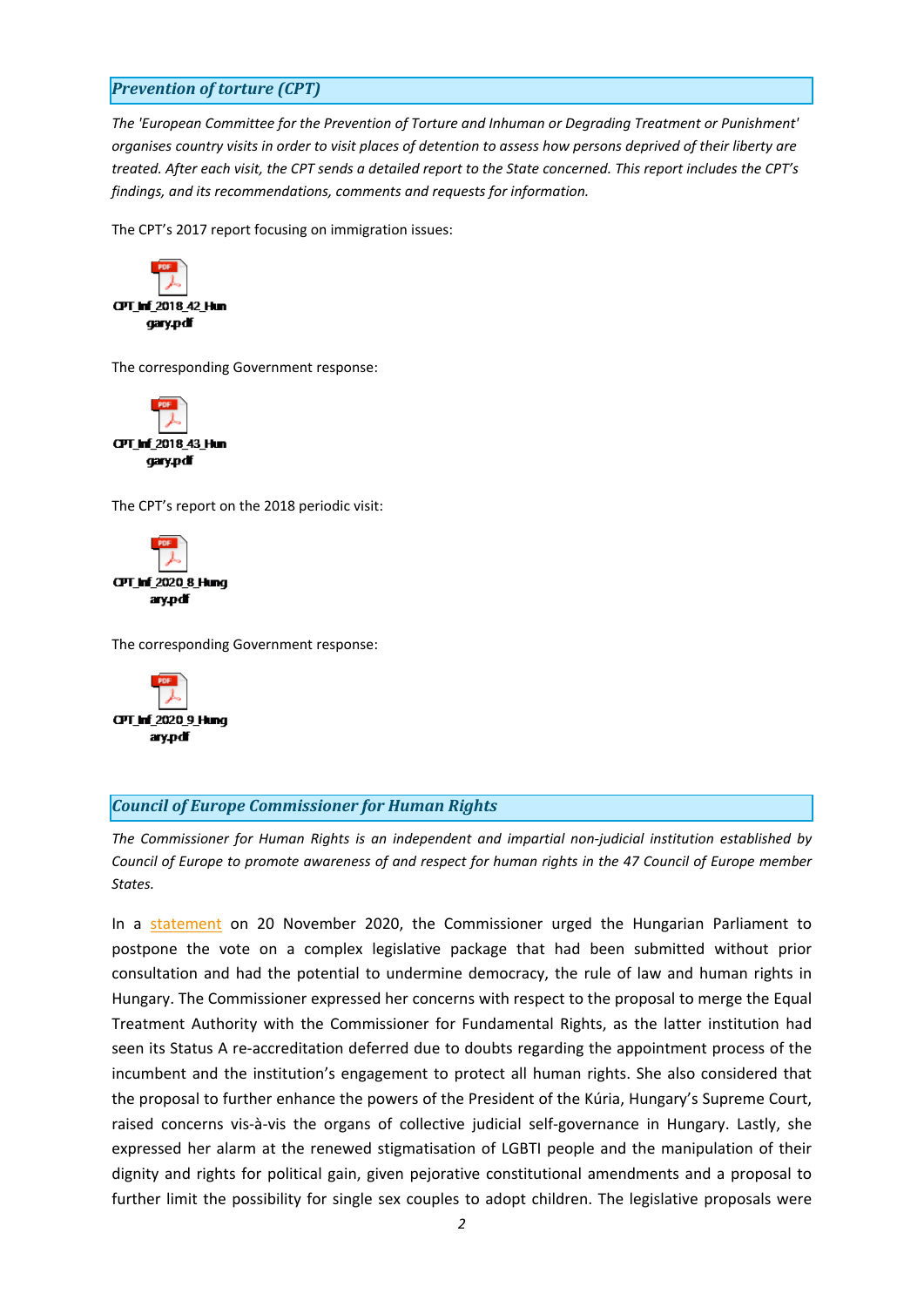adopted in December 2020.

On 28 November 2019, the Commissioner issued a [statement](https://www.coe.int/en/web/commissioner/-/the-commissioner-urges-the-hungarian-parliament-to-modify-a-bill-affecting-the-independence-of-the-judiciary) urging the Hungarian Parliament to modify <sup>a</sup> bill that could negatively affect the independence of the judiciary by diminishing the independence of individual judges in their core duties and creating excessive hierarchies within the judicial system. She further warned that the bill, which was submitted without <sup>a</sup> general consultation, could negatively impact on fair trial guarantees for individuals and reissued her earlier recommendations to strengthen collective judicial self-governance in Hungary, including the position and functions of the National Judicial Council.

In her [report](https://www.coe.int/en/web/commissioner/-/hungary-should-address-interconnected-human-rights-issues-in-refugee-protection-civil-society-space-independence-of-the-judiciary-and-gender-equality) of 21 May 2019, following <sup>a</sup> visit to the country in February 2019, the Commissioner underlined that human rights violations in Hungary had <sup>a</sup> negative effect on the whole protection system and the rule of law and had to be addressed as <sup>a</sup> matter of urgency. With respect to the rights of asylum seekers and refugees, she called on the authorities to refrain from anti-migrant rhetoric and xenophobic campaigns which had resulted in <sup>a</sup> legislative framework that undermined the reception of asylum seekers and the integration of recognised refugees. The Commissioner further urged the government to ensure access to the international protection procedure for all asylum seekers and end the systematic detention of asylum seekers, including children.

The Commissioner also expressed her deep concern regarding legislative measures taken in 2018 that had restricted the space for civil society organisations and criminalised NGO activities that were fully legitimate in <sup>a</sup> democratic society. Continued intimidation and stigmatisation of human rights defenders had <sup>a</sup> chilling effect. The Commissioner noted that <sup>a</sup> series of reforms of the judiciary in Hungary had adversely affected its independence. She stressed the need for more checks and balances in relation to the broad powers of the President of the National Judicial Office and underlined that the extensive powers of the Minister of Justice should be counterbalanced by strengthening judicial self-governance. Finally, the Commissioner commented on the continued backsliding in Hungary in terms of gender equality, noting that the government'<sup>s</sup> focus on protecting women as child bearers risked reinforcing gender stereotypes and instrumentalising women, urging the authorities to ratify the Istanbul Convention on preventing and combating violence against women.

In a [statement](https://www.coe.int/en/web/commissioner/-/commissioner-calls-on-hungary-s-president-to-return-to-the-parliament-the-legislative-package-on-administrative-courts) on 14 December 2018, the Commissioner called on Hungary's President to return to Parliament <sup>a</sup> legislative package regarding <sup>a</sup> planned administrative court reform which, conferring strong powers to the Minister of Justice, could negatively impact on the independence of the judiciary. The Commissioner expressed her concern about the fact that public consultation on the package had only been minimal and that the Hungarian Government and Parliament had not waited for the Venice Commission to issue an Opinion, which had been requested.

On 1 June 2018, the Commissioner issued a [statement](https://www.coe.int/en/web/commissioner/-/hungary-commissioner-concerned-at-further-planned-barriers-to-the-work-of-ngos-assisting-migrants) expressing her concern at a legislative draft submitted by the Hungarian government that criminalised the "facilitation of illegal immigration", constituting <sup>a</sup> worrying human rights development. She warned that the new provisions would result in further arbitrary restrictions to the indispensable work of human rights NGOs and defenders and leave migrants and refugees without essential services. She called on the Hungarian authorities to drop this draft bill, discontinue their stigmatising rhetoric and restore an enabling environment for human rights defenders who carried out professional and important work in Hungary. The Commissioner also urged the Hungarian authorities to fully abide by their international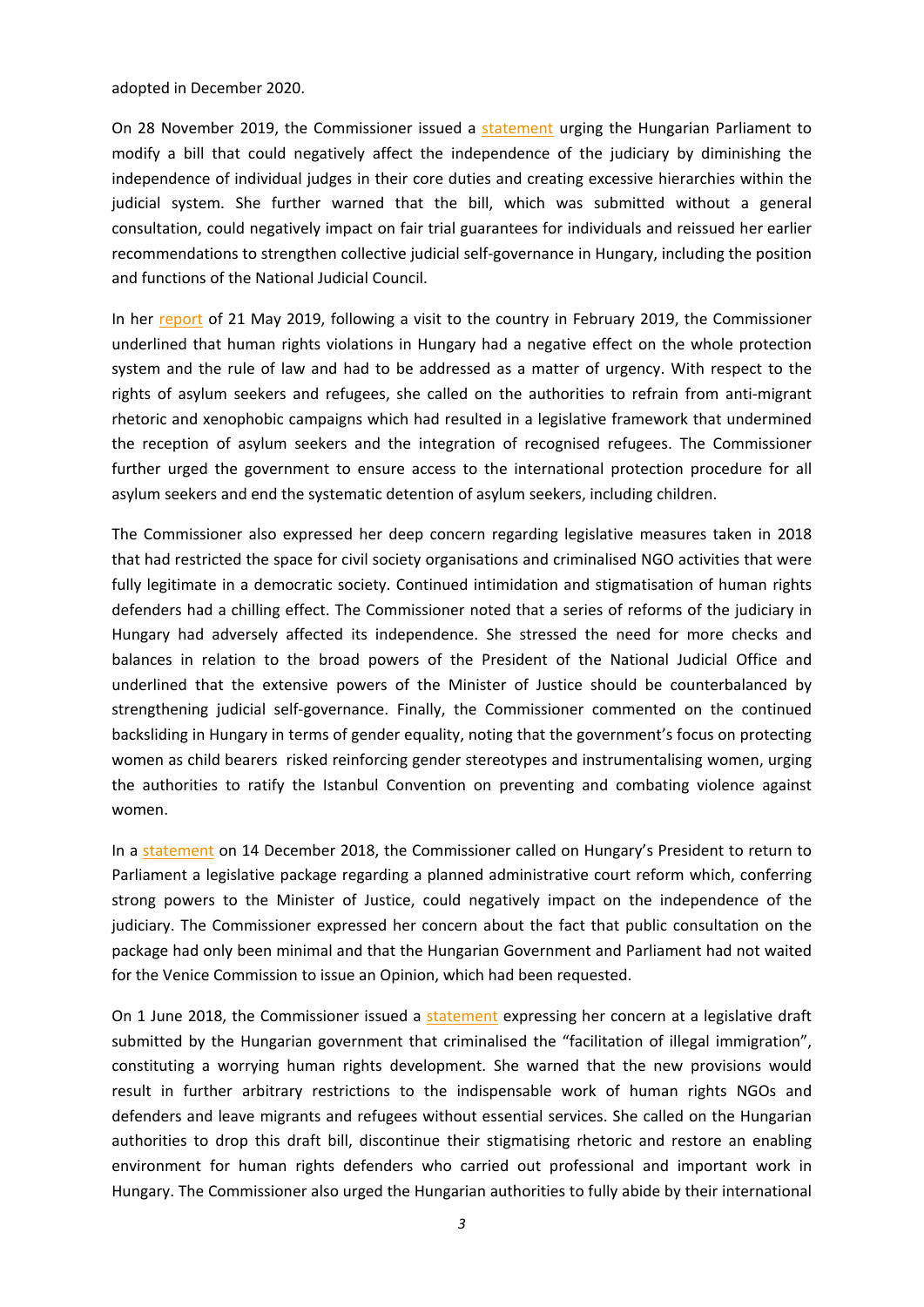<span id="page-3-0"></span>human rights obligations and show <sup>a</sup> more humane approach to the needs of asylum seekers and all migrants.

# *Fight against racism and intolerance (ECRI)*

*The European Commission against Racism and Intolerance [\(ECRI\)](http://www.coe.int/t/dghl/monitoring/ecri/default_en.asp) is <sup>a</sup> human rights body of the Council of Europe, composed of independent experts, which monitors problems of racism, xenophobia, antisemitism, intolerance and discrimination on grounds such as "race", national/ethnic origin, colour, citizenship, religion and language. It prepares reports and issues recommendations to member States, in which its findings, along with recommendations are published. These reports are drawn up after <sup>a</sup> contact visit to the country in question and <sup>a</sup> confidential dialogue with the national authorities. The country monitoring takes place in five*year cycles. As part of the fourth round of ECRI's monitoring work, a new process of interim follow-up has been introduced with respect to a small number of specific recommendations made in each of ECRI's country reports.

Conclusions on Hungary (adopted on 21 March 2018 / published on 15 May 2018)



*Steering Committee on Anti-Discrimination Diversity and Inclusion (CDADI)*

Under the authority of the Committee of Ministers and bearing in mind the Council of Europe's legal standards, the jurisprudence of the European Court of Human Rights and the findings and recommendations of the relevant *monitoring mechanisms, the CDADI steers the Council of Europe'<sup>s</sup> intergovernmental work to promote equality for all and build more inclusive societies, offering effective protection from discrimination and hate and where* diversity is respected. The work of the CDADI shall take into account the work of the European Commission *against Racism and Intolerance (ECRI), without prejudice to the latter'<sup>s</sup> mandate.*

*The CDADI advises the Committee of Ministers on all questions within its mandate, including preventing and* combating hate speech and discrimination on the grounds covered by ECRI, with a particular focus on fighting *anti-Gypsyism and improving the active participation and inclusion of Roma and Travellers in society, safeguarding the rights of persons belonging to national minorities and the use of regional or minority languages, and promoting intercultural integration.*

*The CDADI promotes and facilitates thematic exchanges and peer reviews of experience and good practice among Council of Europe member States to develop common policy responses, analyse implementation and fulfil any other task assigned to it by the Committee of Ministers.*

Based on the study "COVID-19: An analysis of the [anti-discrimination,](https://rm.coe.int/prems-126920-gbr-2530-cdadi-covid-19-a5-web/1680a08c96) diversity and inclusion [dimensions](https://rm.coe.int/prems-126920-gbr-2530-cdadi-covid-19-a5-web/1680a08c96) in Council of Europe member states" adopted in 2020, Committee formed <sup>a</sup> working group with <sup>a</sup> task to compile promising and good practices and draft Guidelines of the Committee of Ministers of the Council of Europe on upholding equality and protecting against discrimination and hate during the COVID-19 and similar crises, which is expected to be adopted by the Committee of Ministers during 2021.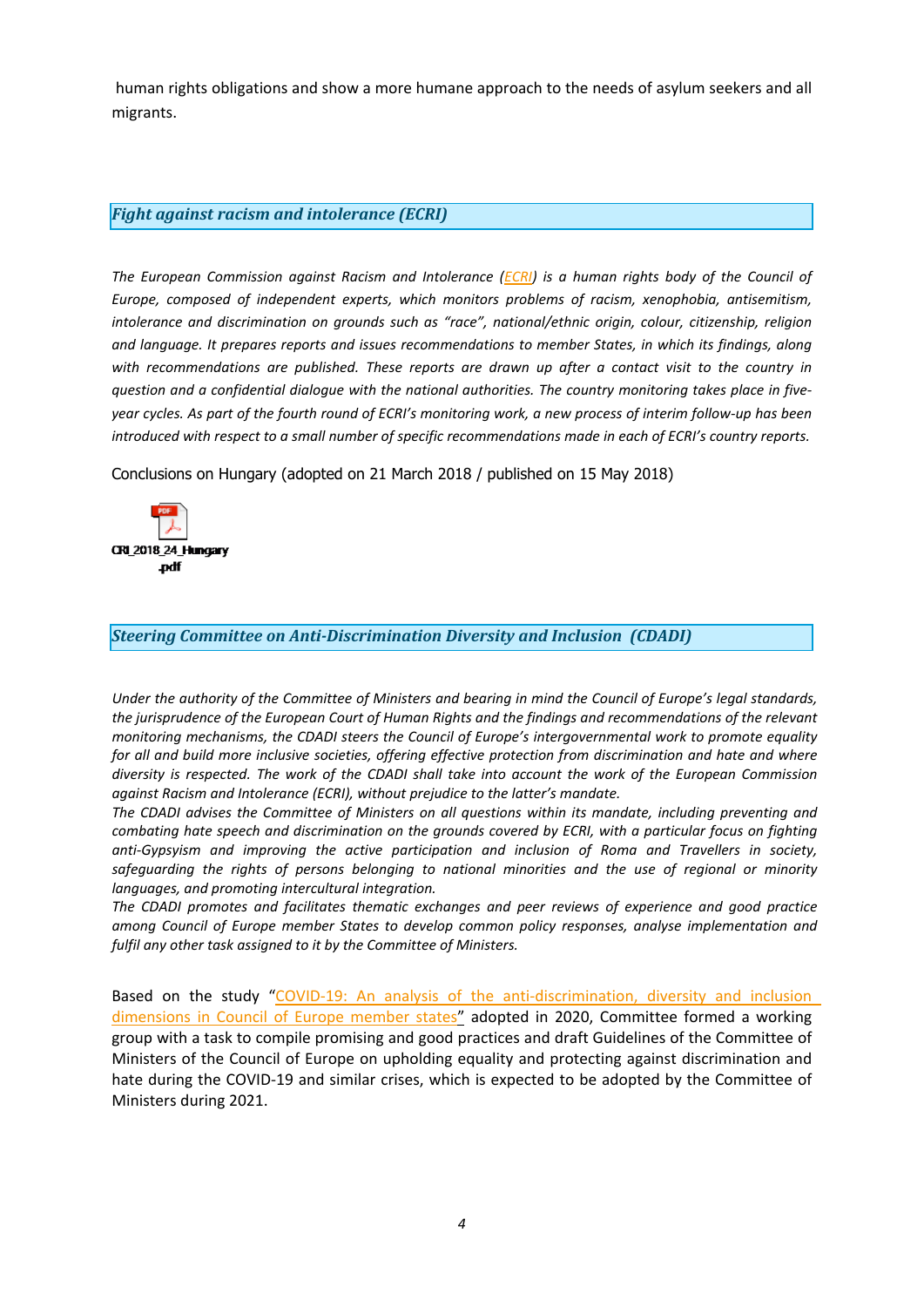<span id="page-4-0"></span>

# *Protection of minorities*

# *Framework Convention for the Protection of National Minorities*

*The monitoring procedure for this convention requires each state party to submit <sup>a</sup> report within one year following the entry into force of the Framework Convention and additional reports every five subsequent years. State reports are examined by the Advisory [Committee,](http://www.coe.int/en/web/minorities/monitoring) <sup>a</sup> body composed of 18 independent experts responsible for adopting country-specific opinions. These opinions, on which States Parties have an opportunity* to comment, are meant to advise the Committee of Ministers in the preparation of its resolutions, containing *conclusions and recommendations to the State concerned.*

The Advisory Committee on the Framework Convention adopted the 4<sup>th</sup> Opinion in respect of Hungary on 25 February 2016.



Resolution CM/ResCMN(2017)5 on the implementation of the Framework Convention for the Protection on National Minorities by Hungary was adopted by the Committee of Ministers on 5 July 2017 at the 1291<sup>st</sup> meeting of the Ministers' Deputies.



The Advisory Committee on the Framework Convention adopted the 5<sup>th</sup> Opinion in respect of Hungary on 26 May 2020.



Resolution [CM/ResCMN\(2021\)8](https://search.coe.int/cm/pages/result_details.aspx?ObjectId=0900001680a14110) on the implementation of the Framework Convention for the Protection on National Minorities by Hungary was adopted by the Committee of Ministers on 3 February 2021 at the 1394<sup>th</sup> meeting of the Ministers' Deputies.

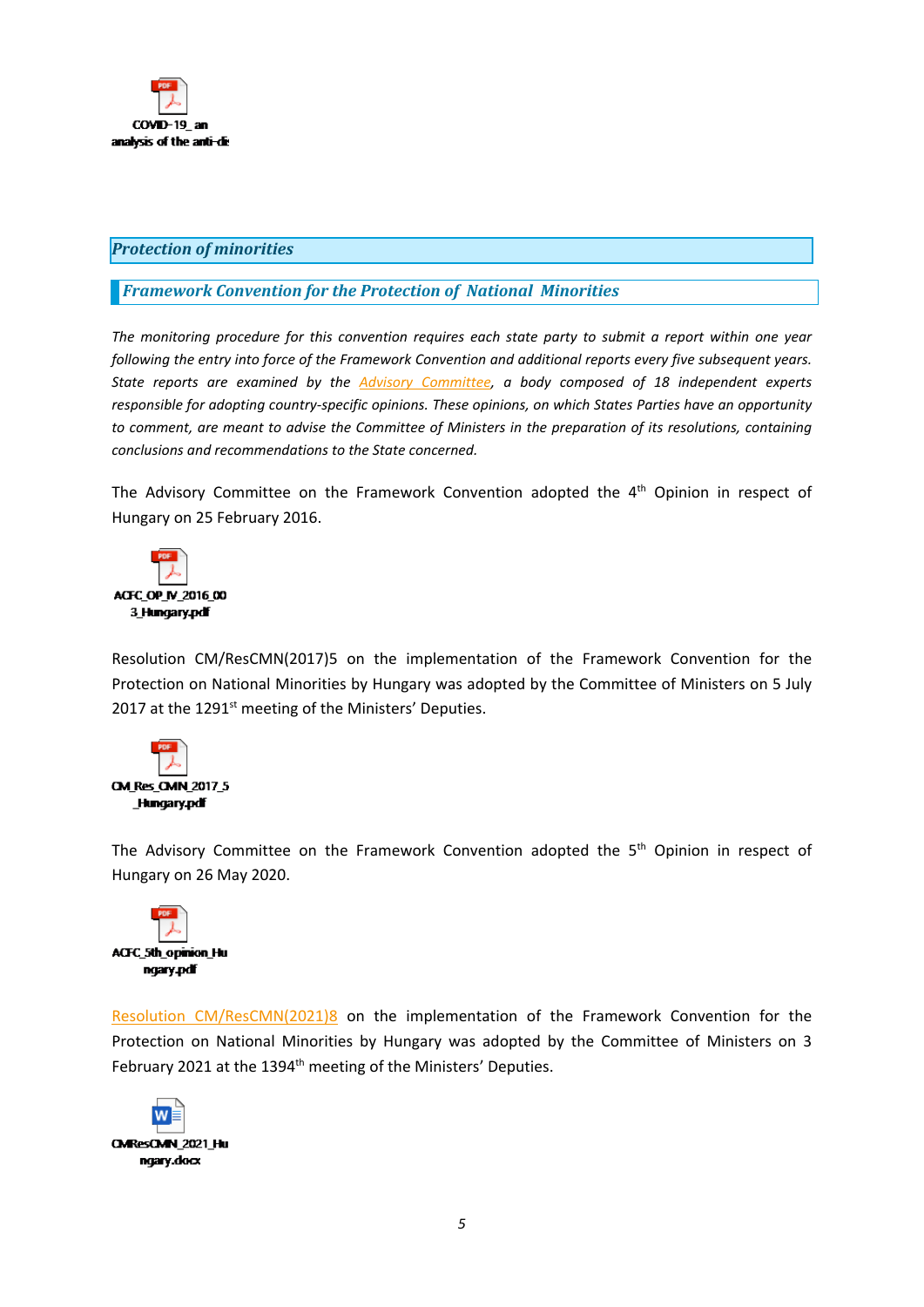## <span id="page-5-0"></span>*European Charter for Regional or Minority Languages*

The Charter's [monitoring](https://www.coe.int/en/web/european-charter-regional-or-minority-languages/reports-and-recommendations) procedure is based on state reports, as each State Party is required to present its first report within the year following the entry into force of the Charter with respect to the Party concerned. Since the entry into force, in July 2019, of the reform of the monitoring mechanism, the subsequent reports are *presented at five-yearly intervals. A committee of independent experts examines the state'<sup>s</sup> periodical report and addresses an evaluation report to the Committee of Ministers, including proposals for recommendations.*

The European Charter for Regional or Minority Languages entered into force in Hungary in 1998.

The authorities submitted their 6<sup>th</sup> periodical report in March 2015. The Committee of Experts adopted its evaluation report on Hungary in March 2016 and the corresponding Committee of Ministers' recommendations were adopted in December 2016.



In April 2018 the authorities presented their 7<sup>th</sup> periodical report. The Committee of Experts adopted its evaluation report in November 2018 and the corresponding Committee of Ministers' recommendations were adopted in June 2019.



On 8 October 2020 the Committee of Experts adopted its evaluation of the implementation of the recommendations for immediate action contained in the seventh evaluation report on Hungary.



# *Ad hoc Committee of Experts on Roma and Traveller Issues (CAHROM)*

*Following the High-Level meeting, intergovernmental work on Roma issues has been upgraded: on 16 February 2011 the Ministers Deputies adopted terms of reference for <sup>a</sup> new Committee of Experts (CAHROM) to be* answerable directly to the Committee of Ministers. The terms of [reference](http://rm.coe.int/cahrom-2017-28-en-final-terms-of-reference-2018-2019/168077dc8a) - which have been renewed by the *Ministers Deputies for the years 2018-2019 - place emphasis on the analysis and evaluation of the implementation of national policies and thematic exchanges of experience and good practices. European Union institutions, international organisations, the European Roma and Travellers Forum and other relevant (Roma*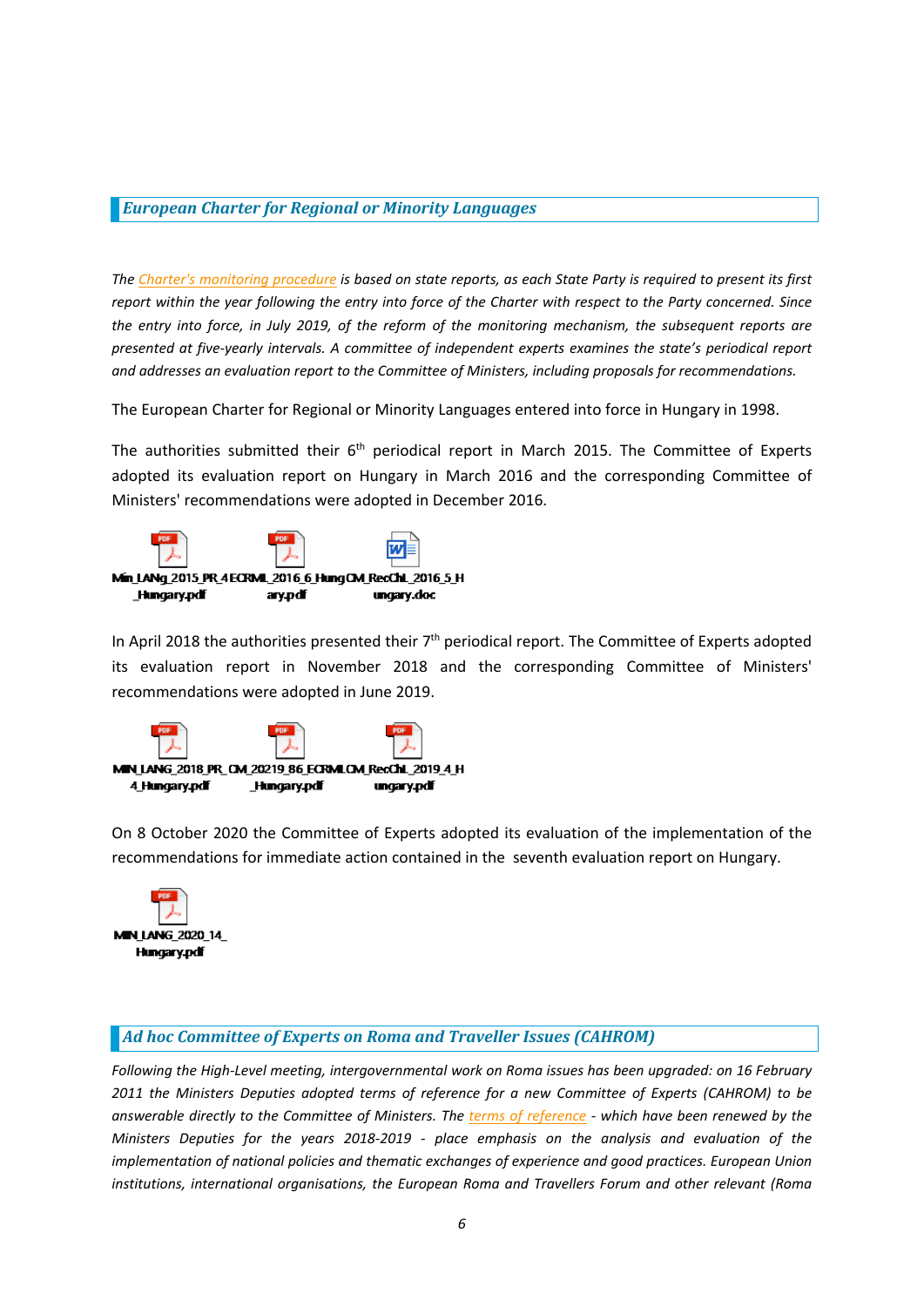# <span id="page-6-0"></span>*Action against trafficking in human beings (GRETA)*

*The Council of Europe Convention on Action against Trafficking in Human Beings was adopted by the* Committee of Ministers of the Council of Europe on 3 May 2005, following a series of other initiatives by the Council of Europe in the field of combating trafficking in human beings. The Convention entered into force on 1 *February 2008, following its 10th ratification. While building on existing international instruments, the Convention goes beyond the minimum standards agreed upon in them and strengthens the protection afforded to victims.*

*The Convention has <sup>a</sup> comprehensive scope of application, encompassing all forms of trafficking (whether* national or transnational, linked or not linked to organised crime) and taking in all persons who are victims of trafficking (women, men or children). The forms of exploitation covered by the Convention are, at a minimum, sexual exploitation, forced labour or services, slavery or practices similar to slavery, servitude and the removal *of organs.*

The main added value of the Convention is its human rights perspective and focus on victim protection. Its Preamble defines trafficking in human beings as a violation of human rights and an offence to the dignity and integrity of the human being. The Convention provides for a series of rights for victims of trafficking, in particular the right to be identified as a victim, to be protected and assisted, to be given a recovery and reflection period of at least 30 days, to be granted a renewable residence permit, and to receive compensation *for the damages suffered.*

*Another important added value of the Convention is the monitoring system set up to supervise the* implementation of the obligations contained in it, which consists of two pillars: the Group of Experts on Action *against Trafficking in Human Beings (GRETA) and the Committee of the Parties.*

*The Convention is not restricted to Council of Europe member states; non-members states and the European Union also have the possibility of becoming Party to the Convention.*

GRETA evaluation report (2<sup>nd</sup> evaluation round):



*Press [release](https://www.coe.int/en/web/anti-human-trafficking/news/-/asset_publisher/fX6ZWufj34JY/content/greta-publishes-second-report-on-hunga-1?inheritRedirect=false&redirect=https%3A%2F%2Fwww.coe.int%2Fen%2Fweb%2Fanti-human-trafficking%2Fnews%3Fp_p_id%3D101_INSTANCE_fX6ZWufj34JY%26p_p_lifecycle%3D0%26p_p_state%3Dnormal%26p_p_mode%3Dview%26p_p_col_id%3Dcolumn-4%26p_p_col_count%3D1%26_101_INSTANCE_fX6ZWufj34JY_cur%3D5%26_101_INSTANCE_fX6ZWufj34JY_keywords%3D%26_101_INSTANCE_fX6ZWufj34JY_advancedSearch%3Dfalse%26_101_INSTANCE_fX6ZWufj34JY_delta%3D10%26p_r_p_564233524_resetCur%3Dfalse%26_101_INSTANCE_fX6ZWufj34JY_andOperator%3Dtrue)*

*Preventing and combating violence against women and domestic violence (GREVIO)*

*The Council of Europe Convention on preventing and combating violence against women and Domestic violence* (Istanbul [Convention,](https://www.coe.int/en/web/conventions/full-list/-/conventions/treaty/210) CETS No. [210\)](https://www.coe.int/en/web/conventions/full-list/-/conventions/treaty/210) is the most far-reaching international treaty to tackle this serious violation of human rights. It aims at zero tolerance for such violence and is a major step forward in making Europe and *beyond safer. Preventing violence, protecting victims and prosecuting the perpetrators are the cornerstones of* the convention. It also seeks to change the hearts and minds of individuals by calling on all members of society, in particular men and boys, to change their attitudes. In essence, it is a renewed call for greater equality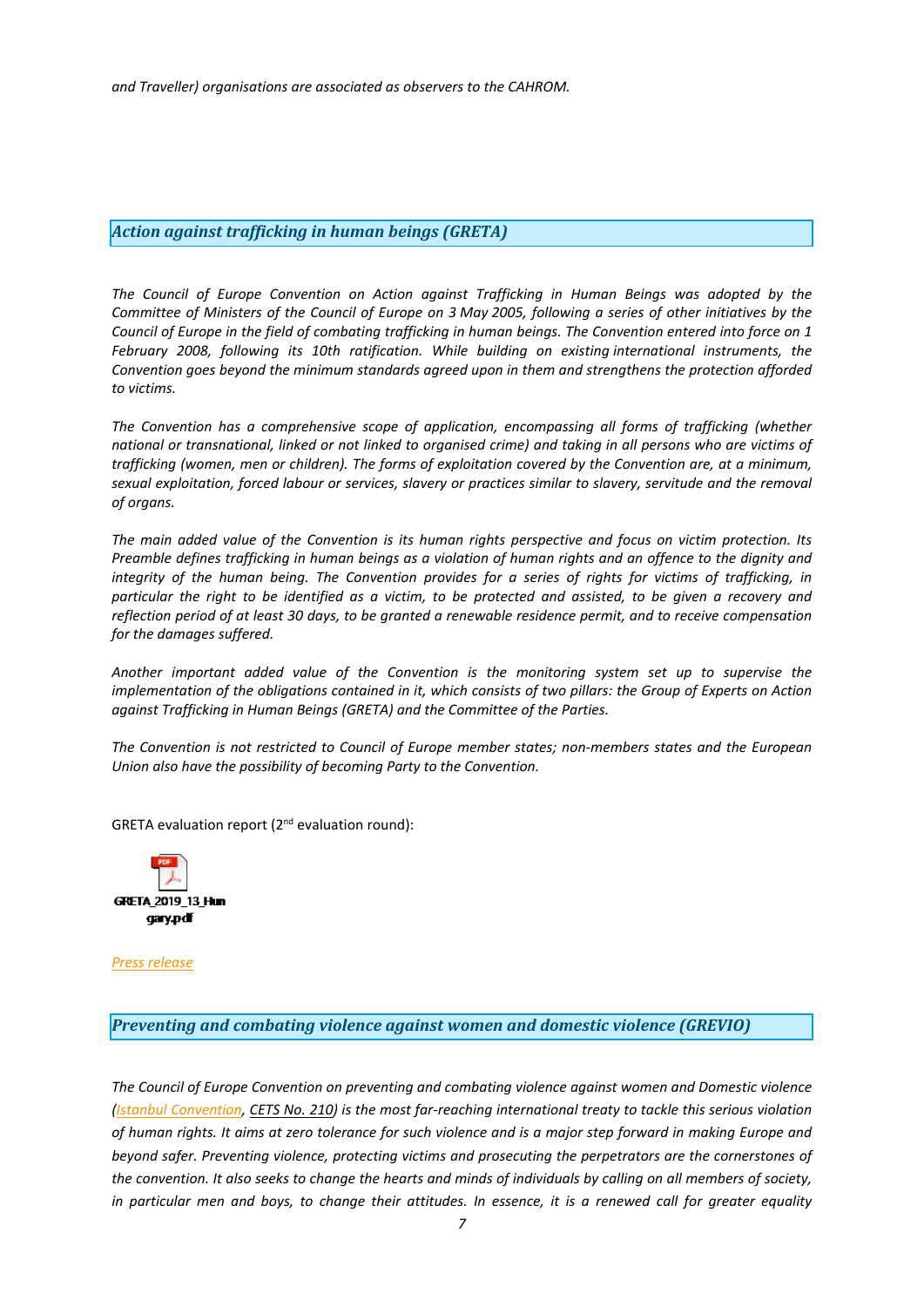<span id="page-7-0"></span>*between women and men, because violence against women is deeply rooted in the inequality between women and men in society and is perpetuated by <sup>a</sup> culture of intolerance and denial.*

*The Council of Europe Istanbul Convention provides for two types of monitoring procedures:*

- *1. <sup>a</sup> country-by-country evaluation procedure;*
- *2. and <sup>a</sup> special inquiry procedure in exceptional cases where action is required to prevent <sup>a</sup> serious, massive or persistent pattern of any acts of violence covered by the Convention.*

*[GREVIO,](https://www.coe.int/en/web/istanbul-convention/grevio) the Group of Experts on Action against violence against women and domestic violence, is the independent body responsible for monitoring the implementation of CETS No. 210. GREVIO launched its first evaluation procedure in spring 2016, after adopting <sup>a</sup> questionnaire on legislative and other measures giving effect to the Istanbul Convention.*

*The Convention is not restricted to Council of Europe member states; non-members states and the European Union also have the possibility of becoming Party to the Convention.*

n/a

# *Protection of children against sexual abuse (Lanzarote Convention)*

*The Council of Europe Convention on Protection of Children against Sexual Exploitation and Sexual Abuse, also* known as "the Lanzarote [Convention](https://www.coe.int/en/web/children/lanzarote-convention)", requires criminalisation of all kinds of sexual offences against children. It sets out that states in Europe and beyond shall adopt specific legislation and take measures to prevent sexual *violence, to protect child victims and to prosecute perpetrators.*

The "Lanzarote Committee" (i.e. the Committee of the Parties to the Convention on the Protection of Children *against Sexual Exploitation and Sexual Abuse) is the body established to monitor whether Parties effectively implement the Lanzarote Convention. To do so, the Committee evaluates the information which has been provided by the national authorities and other sources in their replies to questionnaires developed by the* Committee itself. This monitoring procedure is divided by rounds, each round concerning a theme. At the end of *each round, the Lanzarote Committee adopts "implementation reports" which contain its assessment of the situation with respect to the monitored Parties.*

Hungary ratified the Lanzarote Convention on 3 August 2015 and it entered into force in its respect on 1 December 2015.

Since Hungary became a Party to the Convention after the launching of the  $1<sup>st</sup>$  monitoring round, the Lanzarote Committee did not assess the situation in its respect on the "Protection of children against sexual abuse in the circle of trust". Hungary was however assessed under the urgent monitoring round on "Protecting children affected by the refugee crisis from sexual exploitation and sexual abuse".

The recommendations requiring Hungary to take steps to implement the Lanzarote Convention effectively in the context of this urgent monitoring round were as follows:

**Urgent monitoring round on "Protecting children affected by the refugee crisis from sexual exploitation and sexual abuse"**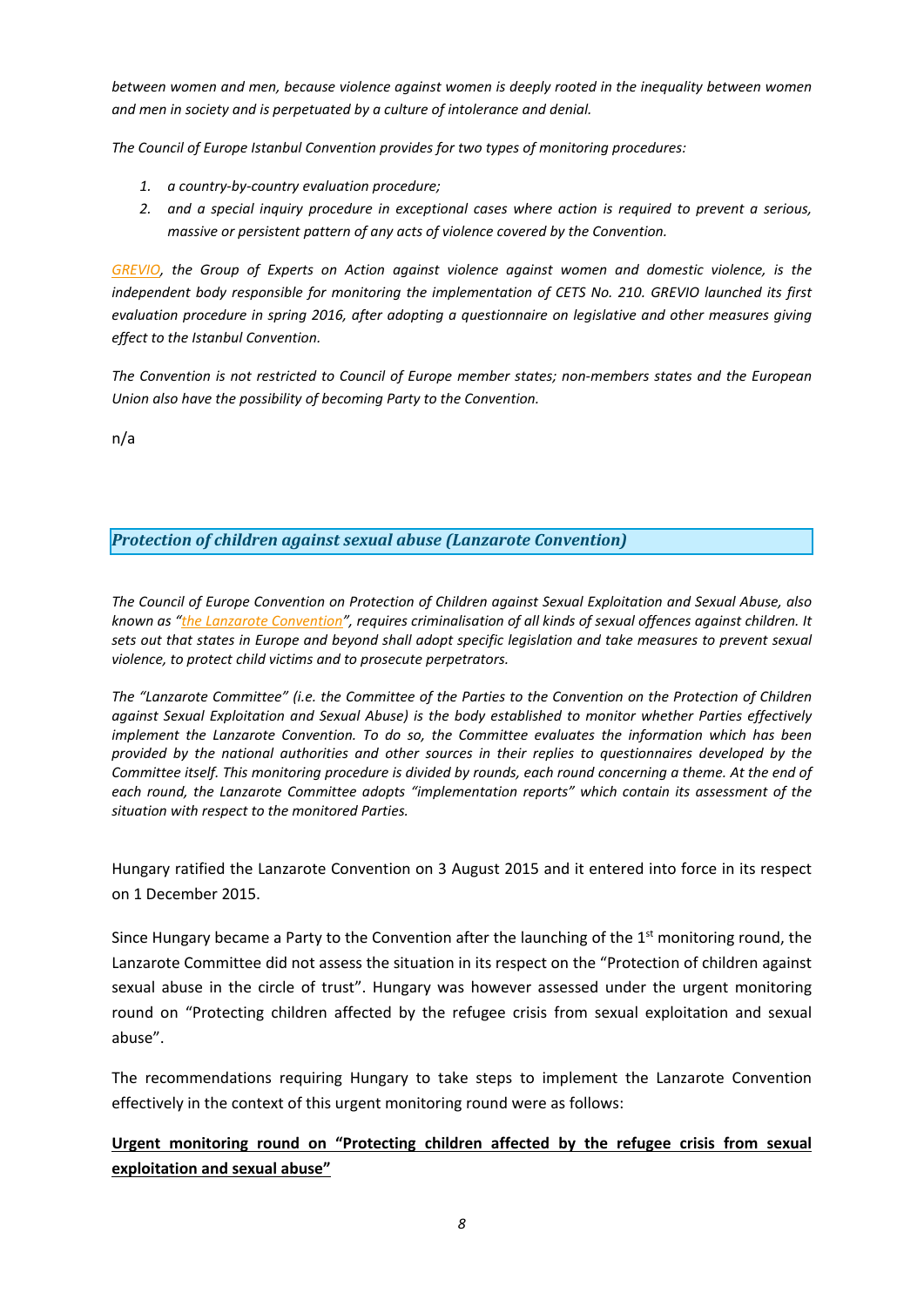On the provision of protection and assistance measures for children exposed to sexual exploitation and sexual abuse pending verification of their age, the Lanzarote Committee:

 *Urges Hungary to take the necessary legislative or other measures to ensure that the principle of the benefit of the doubt is adequately applied and adequate protection and assistance measures are provided in line with the Lanzarote Convention to individuals pending verification of their age when there are reasons to believe that they are children (R1).*

# On victim identification, the Lanzarote Committee:

 *Considers that Hungary should put in place effective mechanisms for data collection with <sup>a</sup> specific focus on children affected by the refugee crisis who are victims or presumed victims of sexual exploitation and sexual abuse and review the possible removal of obstacles to the collection of such data, in particular, where they exist, legal restrictions to do so, with due respect for the requirements of personal data protection (R7).*

On the distinction made between victims prior to the entry on territory and after entry, the Lanzarote Committee:

- c *Considers that, while providing adequate protection to child victims irrespective of where the exploitation/abuse occurred, Hungary should do its upmost to be able to distinguish between sexual exploitation and sexual abuse occurring prior to the entry of the child victim on its territory and after the entry (R11).*
- c *Considers that Hungary should fulfil obligations to prosecute the offenders and to provide international co-operation between the Parties in instances where the offence occurred prior to arrival on the territory for the purpose of investigation and prosecution (R12).*

On the Parties' approach to protecting children affected by the refugee crisis from sexual exploitation and sexual abuse, the Lanzarote Committee:

 *Considers that Hungary should encourage the co-ordination and collaboration of the different actors who intervene for and with children affected by the refugee crisis to ensure that preventive measures in regards to protection from sexual exploitation and sexual abuse are in place and protective measures are taken as speedily as possible (R13).*

On preventing children affected by the refugee crisis from being sexual exploited and sexually abused, the Lanzarote Committee:

- e *Considers that information and advice concerning prevention of and protection from sexual exploitation and sexual abuse should be provided to children affected by the refugee crisis in <sup>a</sup> manner adapted to their age and maturity, in <sup>a</sup> language they understand and which is sensitive to gender and culture (R15).*
- *Considers that Hungary and other Parties to the Convention should exchange information on awareness raising activities which specifically focus on the risks faced by children affected by the refugee crisis with respect to sexual exploitation and sexual abuse (R17).*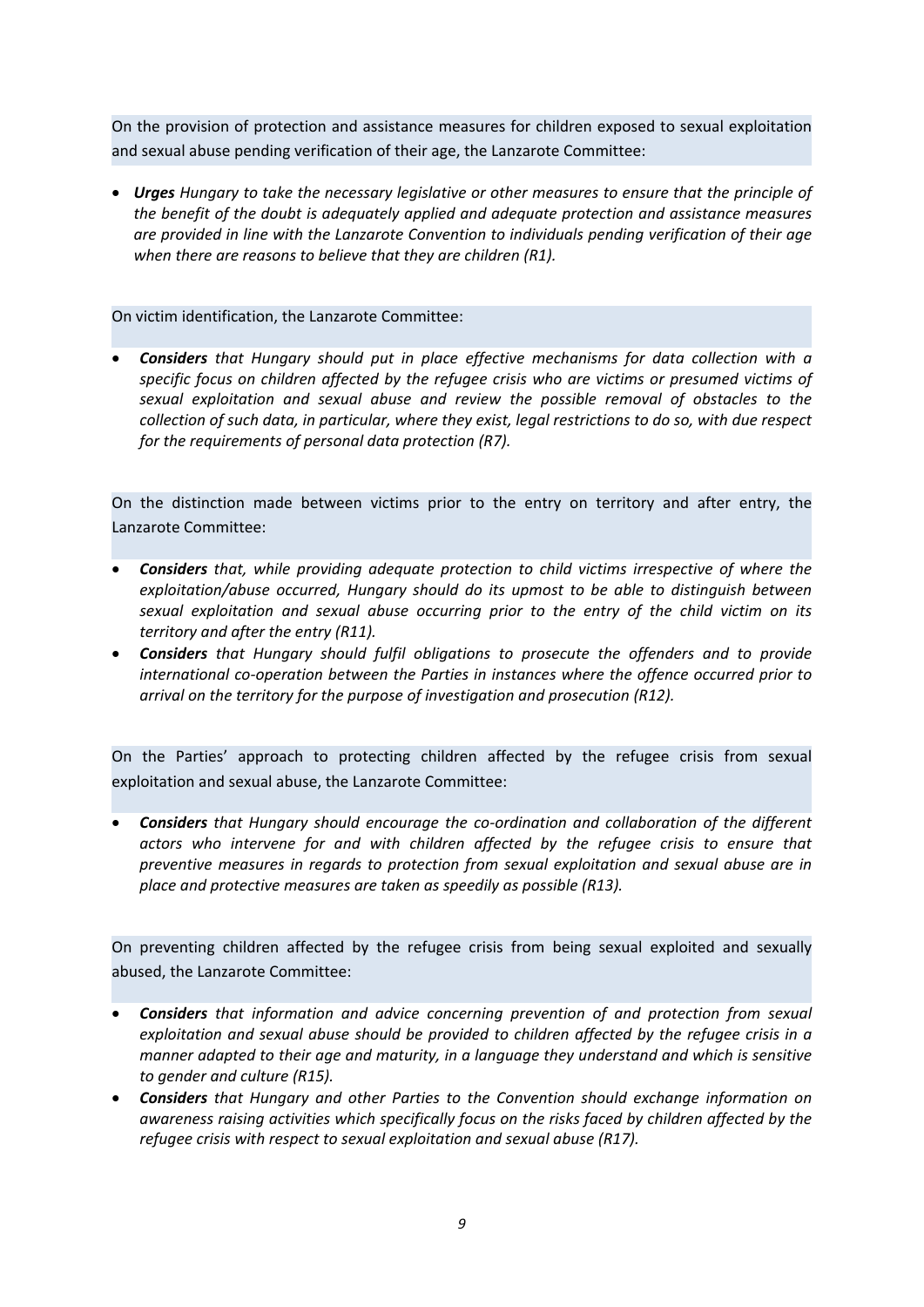On the protection of children affected by the refugee crisis from sexual exploitation and sexual abuse, the Lanzarote Committee:

- *Considers that Hungary should ensure that the specific recommendations on the child-friendly handling of proceedings involving children victims of sexual abuse be implemented also in the context of proceedings involving children affected by the refugee crisis (R31).*
- *Considers that, if it has not yet done so, Hungary should encourage and support the setting up of specific information services such as telephone or Internet helplines to child victims of sexual exploitation and sexual abuse affected by the refugee crisis as well as persons wishing to help them to provide advice in <sup>a</sup> language which is understandable to them (R32).*

On co-operation in protecting children affected by the refugee crisis from sexual exploitation and sexual abuse, the Lanzarote Committee:

 *Considers that Hungary and other Parties to the Convention should agree on common strategies/procedures to effectively deal with the phenomenon of cross-border missing children (R35).*

On data collection and coordination in protecting children affected by the refugee crisis from sexual exploitation and sexual abuse, the Lanzarote Committee:

 *Considers that Hungary and other Parties to the Convention should reinforce or put in place <sup>a</sup> coordinated approach between the different agencies in charge in order to facilitate the prevention and protection of children affected by the refugee crisis from sexual exploitation and sexual abuse (R37).*

In addition, the Lanzarote Committee addressed <sup>a</sup> series of recommendations to Hungary further to <sup>a</sup> visit undertaken by <sup>a</sup> delegation of the Lanzarote Committee to transit zones at the Serbian/Hungarian border on 5-7 July 2017. The major issues yet to be addressed with regard to these recommendations are the following:

- in the framework of immigration procedures, all persons under the age of 18 years are still not treated as children and therefore discrimination on the ground of age remains <sup>a</sup> concern and protection of all children against sexual exploitation and abuse is not ensured (Recommendation R1);
- the Hungarian authorities have not ceased the practice of detaining children in the transit zones in fenced open air areas with containers for shelter (Recommendation R12);
- unaccompanied children aged 14-18, especially girls, are still not cared for within the Hungarian regular child protection system, i.e. in open child protection institutions to prevent possible sexual exploitation or sexual abuse against them in the transit zones (Recommendations R2 and R15). The Committee is concerned that the Károlyi István Children'<sup>s</sup> Home at Fót is due to be closed and, despite the explanations given by the Hungarian authorities, the Lanzarote Committee is also concerned with the lack of precise information on the alternative accommodation (and conditions) where the unaccompanied children will be.

Other issues still to be addressed are highlighted in the Report [concerning](https://rm.coe.int/assessment-by-the-lanzarote-committee-of-the-follow-up-given-by-the-hu/168094d2d2) the "Assessment by the Lanzarote Committee of the follow-up given by the Hungarian authorities to the [recommendations](https://rm.coe.int/assessment-by-the-lanzarote-committee-of-the-follow-up-given-by-the-hu/168094d2d2) addressed to them further to a visit undertaken by a [delegation](https://rm.coe.int/assessment-by-the-lanzarote-committee-of-the-follow-up-given-by-the-hu/168094d2d2) of the Lanzarote Committee to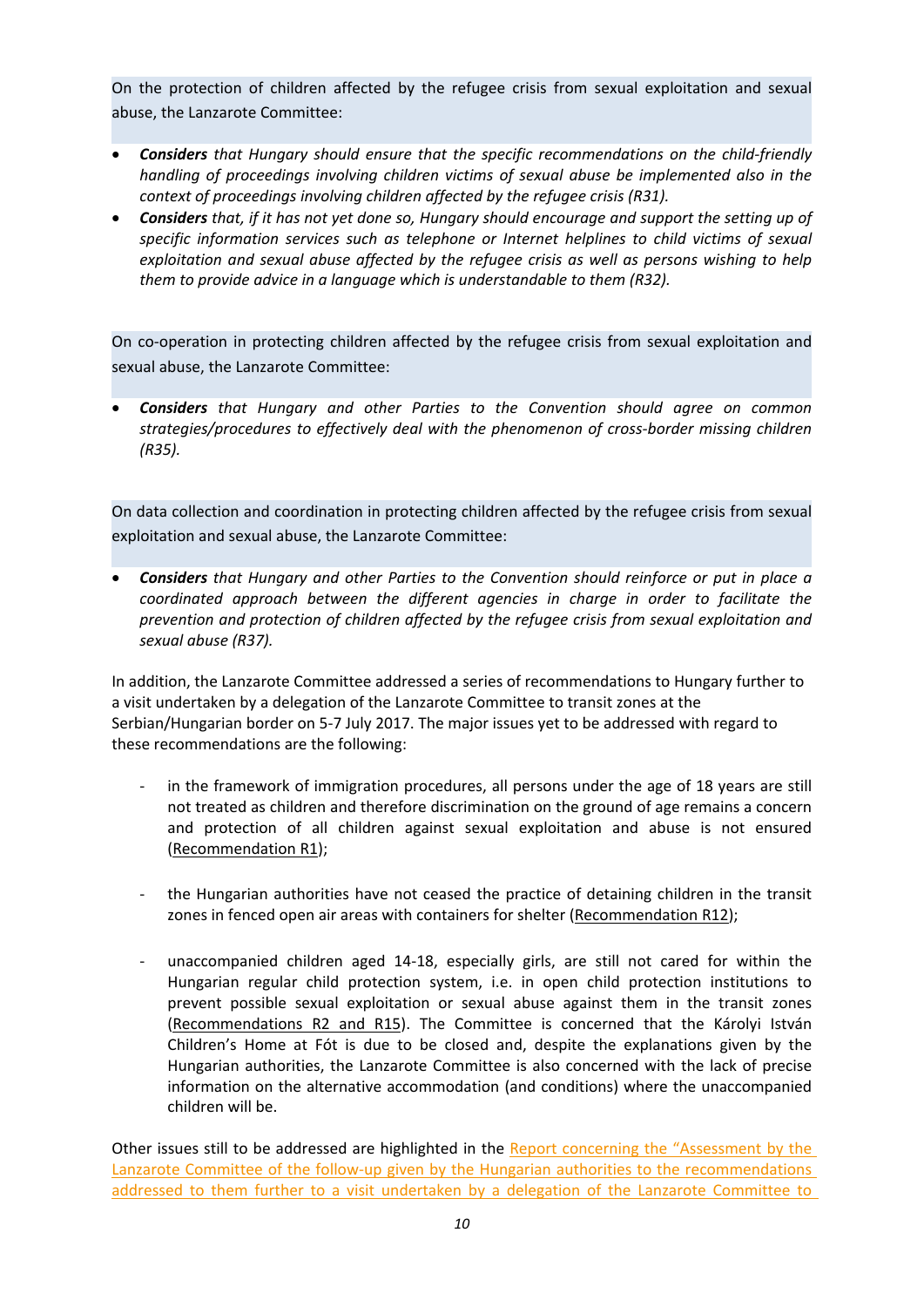<span id="page-10-0"></span>transit zones at the [Serbian/Hungarian](https://rm.coe.int/assessment-by-the-lanzarote-committee-of-the-follow-up-given-by-the-hu/168094d2d2) border (5-7 July 2017)"*.*



# *Fight against corruption (GRECO)*

The 'Group of States against Corruption' (GRECO) monitors all its 50 members through a peer review evaluation *procedure within thematic evaluation rounds. The evaluation reports contain recommendations aimed at furthering the necessary legislative, institutional and practical reforms. Subsequently, the implementation of those recommendations is examined in the framework of <sup>a</sup> "compliance procedure", assessing whether they have been implemented satisfactorily, partly or have not been implemented 18 months after the adoption of the evaluation report. GRECO has also an Ad hoc procedure for situations requiring urgent action.*

Hungary was evaluated under the Fourth Evaluation Round: "Corruption prevention in respect of members of parliament, judges and prosecutors".

Here is the most recent compliance report, adopted on 25 September 2020, concluding that the level of compliance is "globally unsatisfactory":



The evaluation of Hungary under the on-going Fifth Evaluation Round ("Preventing corruption and promoting integrity in central governments (top executive functions) and law enforcement agencies") is planned for October 2021.

*Execution of judgments and decisions of the European Court of Human Rights*

# *Statistical data*

On 31 December 2020, there were 276 cases (266 cases on 31 December 2019) against Hungary pending before the Committee of Ministers for supervision of their execution. Among these cases, 54 cases were "leading cases" evidencing different problems (48 leading cases on 31 December 2019) and 13 cases or groups of cases (nine on 31 December 2019) were examined by the CM under the enhanced supervision procedure (see below).

In 2020, the CM was concerned with 9 new leading cases (2 new leading cases in 2019) and 52 new repetitive cases (89 new repetitive cases in 2019). The overall amount of just satisfaction awarded was € 1 655 127 (€ 5 391 826 awarded in 2019). In 2020, 51 cases against Hungary were closed by the adoption of <sup>a</sup> Final Resolution (77 cases closed in 2019).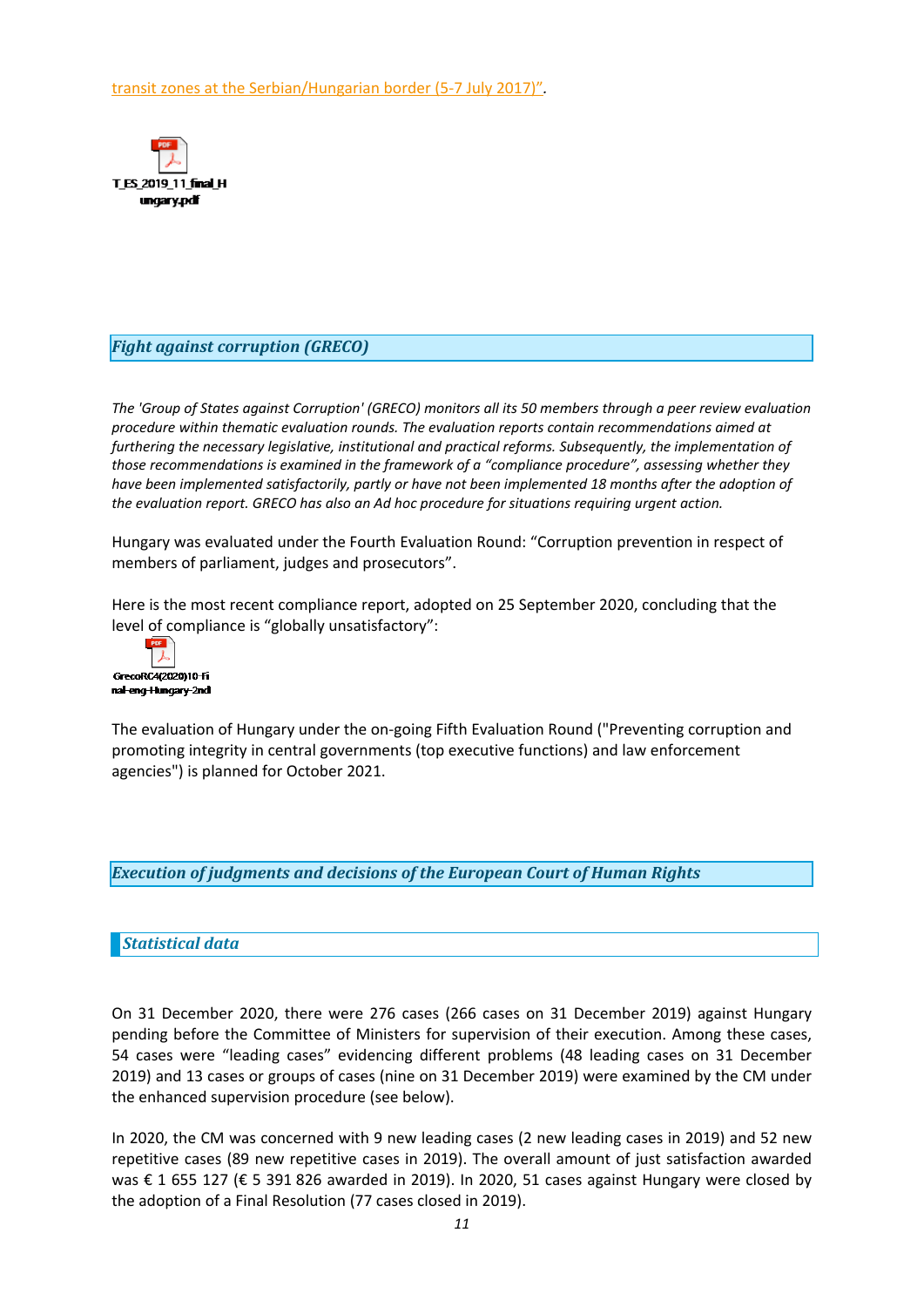<span id="page-11-0"></span>*Main cases / groups of cases under the Committee of Ministers' supervision*

1) Ill-treatment by law enforcement agents and lack of effective investigations ([Gubacsi](http://hudoc.exec.coe.int/eng?i=004-10515) group of cases);



2) Overcrowding and poor material conditions of detention, lack of effective remedies and other deficiencies in the protection of prisoners' rights ([István](http://hudoc.exec.coe.int/eng?i=004-10809) Gábor Kovács*/*[Varga](http://hudoc.exec.coe.int/eng?i=004-10849) groups of cases);



3) Failure to discharge procedural obligations under Article 3 to assess the risks of ill-treatment before expelling asylum-seeking applicants to a "safe third country" (Ilias and [Ahmed](http://hudoc.exec.coe.int/eng?i=004-54279));



4) Life sentence without eligibility for release on parole in combination with the lack of an adequate review mechanism of this sentence (László [Magyar](http://hudoc.exec.coe.int/eng?i=004-10897) group of cases);



- LASZLO MAGYAR v. **Hungary.pdf**
- 5) Excessive length of judicial proceedings and lack of an effective remedy in this respect ([Gazsó](http://hudoc.exec.coe.int/eng?i=004-10875) group of cases);



6) Lack of access to court as regards the premature termination of the applicant'<sup>s</sup> mandate as President of the Supreme Court through *ad hominem* legislative measures adopted in the context of <sup>a</sup> major reform of the judiciary, which also led to <sup>a</sup> violation of his right to freedom of expression ([Baka](http://hudoc.exec.coe.int/eng?i=004-10859));



7) Absence of sufficient guarantees against abuse in secret surveillance legislation (*[Szabó](http://hudoc.exec.coe.int/eng?i=004-10745) and [Vissy](http://hudoc.exec.coe.int/eng?i=004-10745)*);

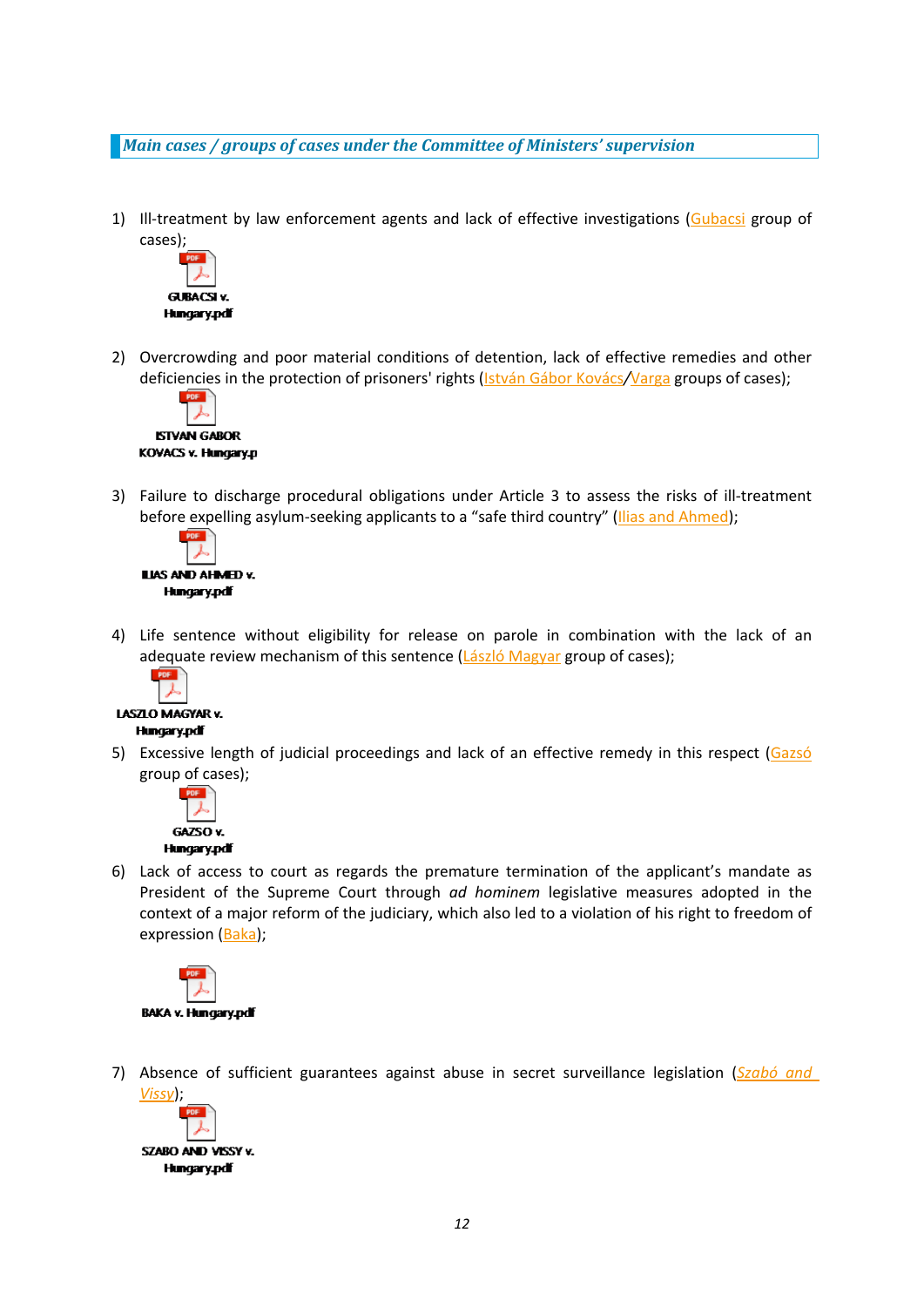<span id="page-12-0"></span>8) Legislative gap regarding gender reassignment and name-changing procedure of lawfully settled third country nationals ([Rana](http://hudoc.exec.coe.int/eng?i=004-55665));



9) Failure to effectively address the issues arising from the applicants' children'<sup>s</sup> wrongful removals by the applicants' former spouses/partners (international child abductions) ([Shaw](http://hudoc.exec.coe.int/eng?i=004-10523) group);



10) Discriminatory assignment of children of Roma origin to schools for children with mental disabilities during their primary education (*[Horváth](http://hudoc.exec.coe.int/eng?i=004-10905) and Kiss*).



For a more complete overview of the situation see the Country [Factsheet](https://rm.coe.int/168070974d) and the [Committee](https://www.coe.int/en/web/execution/annual-reports) of Ministers' Annual [Reports](https://www.coe.int/en/web/execution/annual-reports) on its supervision activity (available on the website of the [Department](https://www.coe.int/en/web/execution/home) for the Execution of [Judgments](https://www.coe.int/en/web/execution/home) of the European Court of Human Rights). More detailed information on the status of execution in individual cases can be found through **[Hudoc-EXEC](https://hudoc.exec.coe.int/ENG#{%22EXECDocumentTypeCollection%22:[%22CEC%22]}).** 



*Important cases closed in 2020 and 2019*

In 2020, the Committee of Ministers decided, inter alia, to end the supervision of the execution of cases concerning:

 $\bullet$  the constitutional, automatic restriction on the applicants' right to vote, as <sup>a</sup> result of their status as persons placed under partial or full guardianship ([Alajos](http://hudoc.exec.coe.int/eng?i=004-10509) Kiss group, see [Final](http://hudoc.exec.coe.int/eng?i=001-207228) [Resolution](http://hudoc.exec.coe.int/eng?i=001-207228));



c refusals of prison leave preventing the applicants from attending the funeral of, or paying last visit to close relatives ([Császy](http://hudoc.exec.coe.int/eng?i=004-10995) group, see Final [Resolution](http://hudoc.exec.coe.int/eng?i=001-207232)).

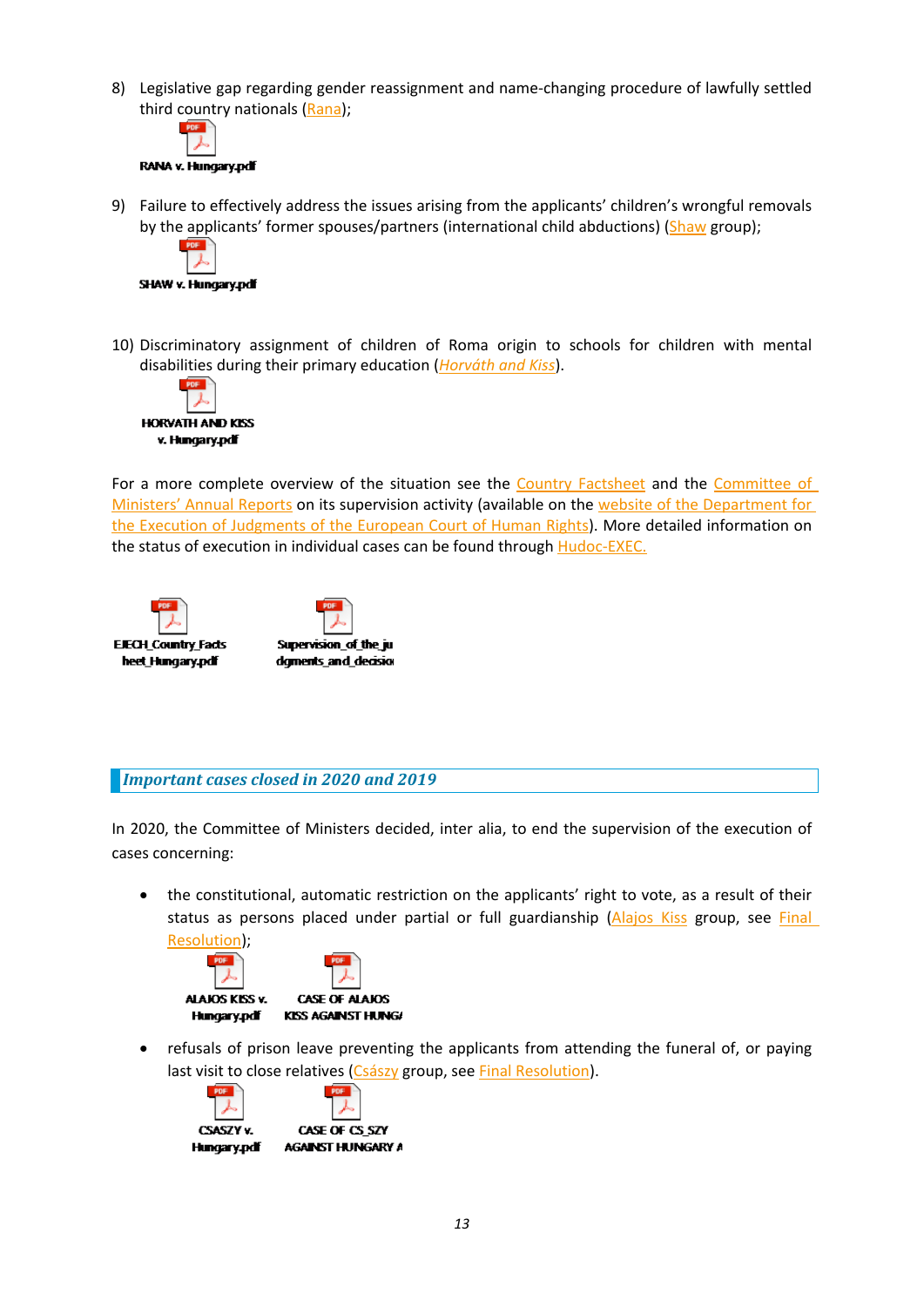<span id="page-13-0"></span>In 2019, the Committee of Ministers inter alia ended its supervision of the execution of cases concerning:

 $\bullet$  disproportionate interferences with the applicants' freedom of expression due to their criminal convictions or their being subject to police measures on the basis of <sup>a</sup> prohibition of the use of totalitarian symbols in the Criminal Code for having worn <sup>a</sup> red-star symbol in peaceful and lawfully organised demonstrations as members of <sup>a</sup> registered left-wing political party ([Vajnai](http://hudoc.exec.coe.int/eng?i=004-10507) group, see Final [Resolution](http://hudoc.exec.coe.int/eng?i=001-200059));



 $\bullet$  disproportionate interference with the applicants right to peaceful enjoyment of their property due to the imposition of high taxation (98%) on the upper bracket of the severance pay the applicants were entitled to after termination of their employment in the wider public sector ([N.K.M.](http://hudoc.exec.coe.int/eng?i=004-10953) group, see Final [Resolution](http://hudoc.exec.coe.int/eng?i=001-196026)).



# *Social and Economic Rights (ECSR)*

*The European Committee of Social Rights (ECSR) monitors compliance with the [European](http://www.coe.int/en/web/turin-european-social-charter/home) Social Charter under two procedures: the national periodic reporting system and the collective complaints procedure. Following <sup>a</sup>* decision taken by the Committee of Ministers in 2006, the provisions of the Charter have been divided into four thematic groups. States present a report on the provisions relating to one of the four thematic groups on an *annual basis. Consequently each provision of the Charter is reported on once every four years.*



The Conclusions 2020 will be made public on 24 March 2021 on the ESC [website](https://www.coe.int/en/web/european-social-charter/home).

#### *Venice Commission*

*The European Commission for [Democracy](http://www.venice.coe.int/WebForms/pages/?p=01_Presentation&lang=EN) through Law (Venice Commission) is the Council of Europe'<sup>s</sup> advisory body on constitutional matters. It provides States and international organisations working with it (EU, OSCE/ODIHR) with legal advice in the form of opinions.*

Concerning Hungary, the Commission from 2015 to 2020 adopted six opinions as follows: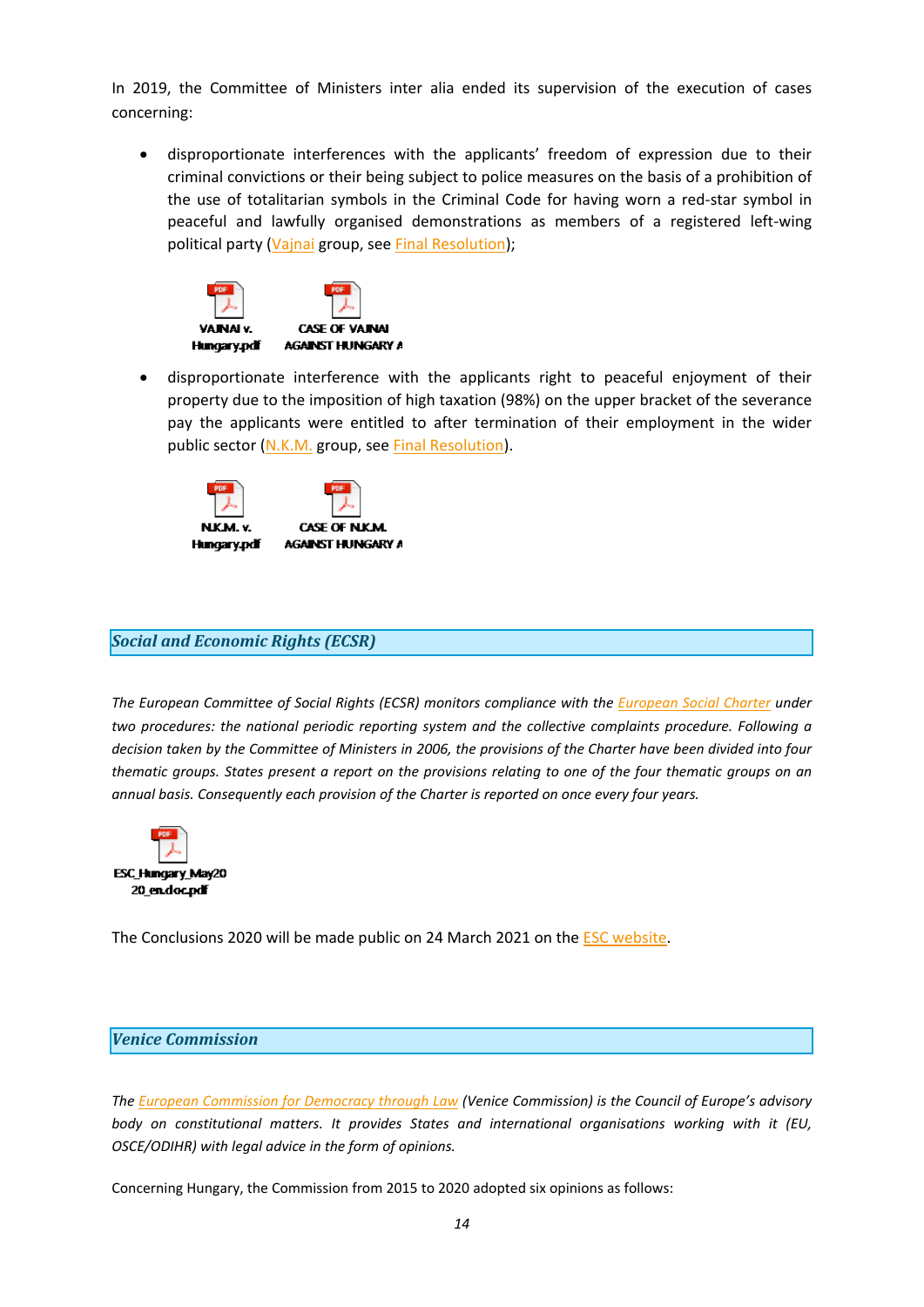# <span id="page-14-0"></span>*Justice System*

### *CDL-AD(2019)004 English 19/03/2019 - Public*

Hungary - Opinion on the law on [administrative](https://www.venice.coe.int/webforms/documents/?pdf=CDL-AD(2019)004-e) courts and the law on the entry into force of the law on [administrative](https://www.venice.coe.int/webforms/documents/?pdf=CDL-AD(2019)004-e) courts and certain transitional rules, adopted by the Venice Commission at its 118th Plenary Session *[\(Venice,](https://www.venice.coe.int/webforms/documents/?pdf=CDL-AD(2019)004-e) 15-16 March 2019)*



#### Measures taken by the State:

The law was first amended following the adoption of the opinion, taking into account <sup>a</sup> considerable number of recommendations of the Venice Commission. Subsequently, at the end of May 2019, the Hungarian authorities announced that the establishment of the administrative court system would be suspended for an indefinite period.

*<https://www.venice.coe.int/WebForms/followup/?index=3> MIDDLE OF THE PAGE*

# *Civil Society – Freedom of association*

## *CDL-AD(2018)013 English 25/06/2018 - Public*

Hungary - Joint Opinion on the Provisions of the so-called "Stop Soros" draft [Legislative](https://www.venice.coe.int/webforms/documents/?pdf=CDL-AD(2018)013-e) Package which directly affect NGOs (in particular Draft Article 353A of the Criminal Code on [Facilitating](https://www.venice.coe.int/webforms/documents/?pdf=CDL-AD(2018)013-e) Illegal Migration), adopted by the *Venice [Commission](https://www.venice.coe.int/webforms/documents/?pdf=CDL-AD(2018)013-e) at its 115th Plenary Session (Venice, 22-23 June 2018)*



# CDL-AD 2018 013 Hu ngary\_loint Opinion o

Measures taken by the State:

The "Stop Soros" draft legislative package, including Article 353 A of the Criminal Code on facilitating illegal migration, was adopted by the Parliament on 20 June 2018 without awaiting the adoption of the Opinion by the Venice Commission on June 22nd. The Hungarian Constitutional Court examined on 28 February 2019 Article 353A of the Criminal Code. In its judgment, the Constitutional Court found that the challenged provision was compatible with the Constitution, as it was <sup>a</sup> necessary response to the challenges to the border protection presented by the influx of migrants. However, the judgment mitigates the effects of the provision by giving <sup>a</sup> restrictive interpretation of it. According to the Constitutional Court: - The crime of facilitating illegal migration can only be committed intentionally and should be directly related to the materialization of illegal migration. - Criminal responsibility can only be engaged for supporting asylum applications if the perpetrator was aware of the fact that she/he was providing assistance to <sup>a</sup> person who does not meet the definition of <sup>a</sup> refugee and thus not eligible for protection. - The participation in public debate on and dissemination of information about immigration is not prohibited. - It was equally pointed out that civil society organizations have the right to pursue activities in order to defend human rights which also extends to providing assistance to asylum-seekers. - The Constitutional Court also stated that the criminalization of charitable activities in support of vulnerable people would be contrary to the Fundamental Law.

*<https://www.venice.coe.int/WebForms/followup/?index=2> TOP OF THE PAGE*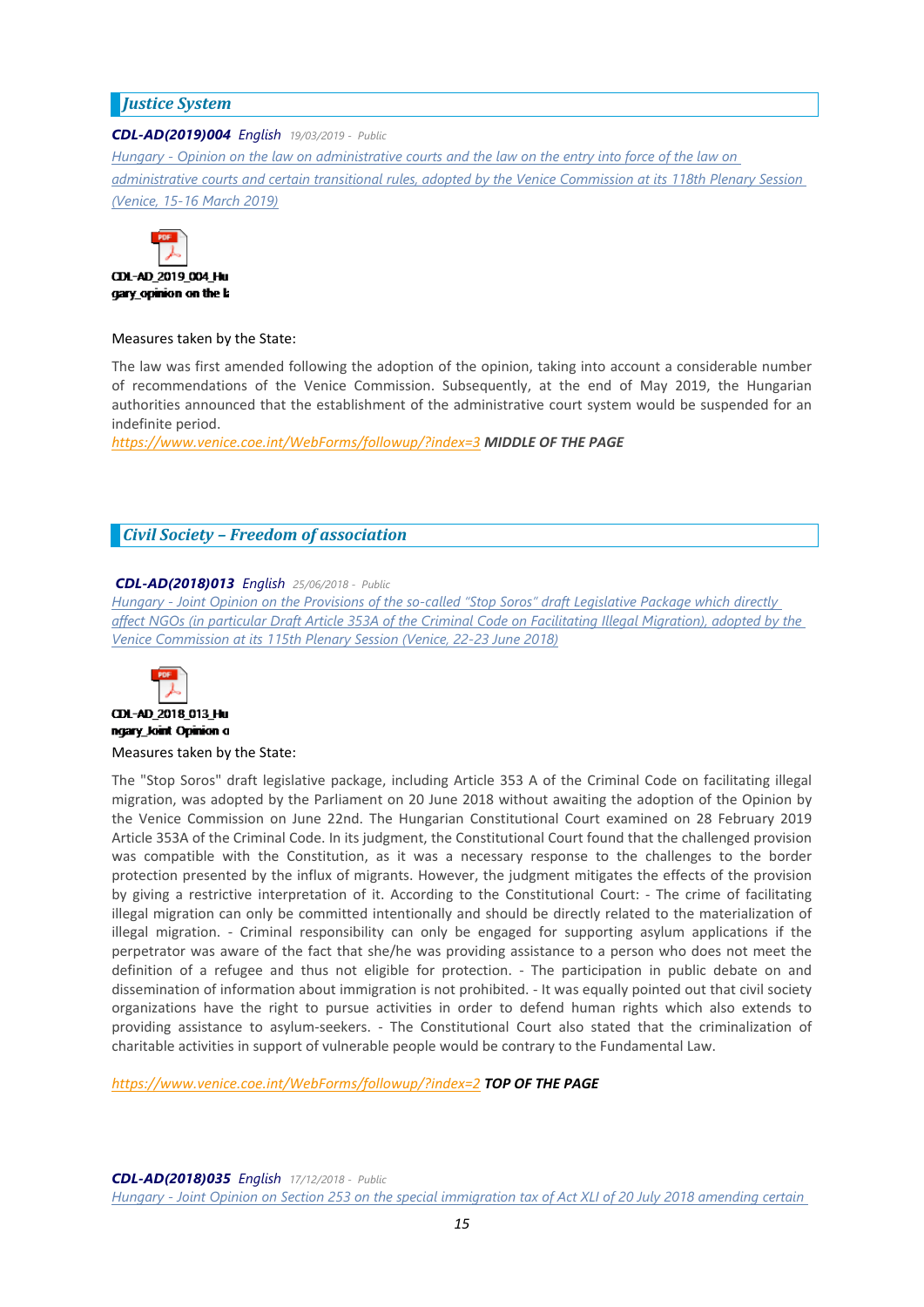<span id="page-15-0"></span>tax laws and other related laws and on the [immigration](https://www.venice.coe.int/webforms/documents/?pdf=CDL-AD(2018)035-e) tax, adopted by the Venice Commission at its 117th Plenary *Session (Venice, 14 and 15 [December](https://www.venice.coe.int/webforms/documents/?pdf=CDL-AD(2018)035-e) 2018)*



Measures taken by the State:

The provisions as examined remain in force with no relevant changes. *<https://www.venice.coe.int/WebForms/followup/?index=3> TOP OF THE PAGE*

#### *CDL-AD(2017)015 English 19/06/2017 - Public*

*Hungary - Opinion on the Draft Law on the Transparency of [Organisations](https://www.venice.coe.int/webforms/documents/?pdf=CDL-AD(2017)015-e) receiving suppor<sup>t</sup> from abroad*



ngary Opinion on the

#### Measures taken by the State:

On 13 June 2017, the Hungarian Parliament adopted the Law with certain amendments, notably: - An additional exception has been added for "national minority organisations and associations under Act CLXXIX of 2011 on the rights of national minorities and to foundations performing, under their instrument of incorporation, the protection and representation of the interest of <sup>a</sup> certain national minority, or activities directly connected to the cultural autonomy of <sup>a</sup> national minority"; - The obligation to disclose the identity of individual donors has been limited to donations of more than 500 000 forints (around 1 600 euros); - The reference to the dissolution as an automatic sanction has been removed and <sup>a</sup> reference to the proportionality of the sanctions has been added; -Deregistration is now possible if no important foreign funding has been received during 1 year. These measures were commented upon in an opinion adopted during 111th Plenary Session of the Venice Commission (16-17 June 2017). In this Opinion, the Commission recognised that some of these amendments represent an important improvement, but considered that some other concerns were not addressed and the amendments do not suffice to alleviate the Venice Commission'<sup>s</sup> concerns that the Law will cause <sup>a</sup> disproportionate and unnecessary interference with the freedoms of association and expression, the right to privacy, and the prohibition of discrimination. The Law as examined in the Opinion adopted at the 111th Plenary Session stays in force with no relevant changes.

*<https://www.venice.coe.int/WebForms/followup/?index=1> TOP OF THE PAGE*

# *Right to education and the freedom of education*

#### *CDL-AD(2017)022 English 09/10/2017 - Public*

Hungary - Opinion on Article XXV of 4 April 2017 on the [Amendment](https://www.venice.coe.int/webforms/documents/?pdf=CDL-AD(2017)022-e) of Act CCIV of 2011 on National Tertiary *Education, endorsed by the Venice [Commission](https://www.venice.coe.int/webforms/documents/?pdf=CDL-AD(2017)022-e) at its 112th Plenary Session (Venice, 6-7 October 2017)*



Measures taken by the State: